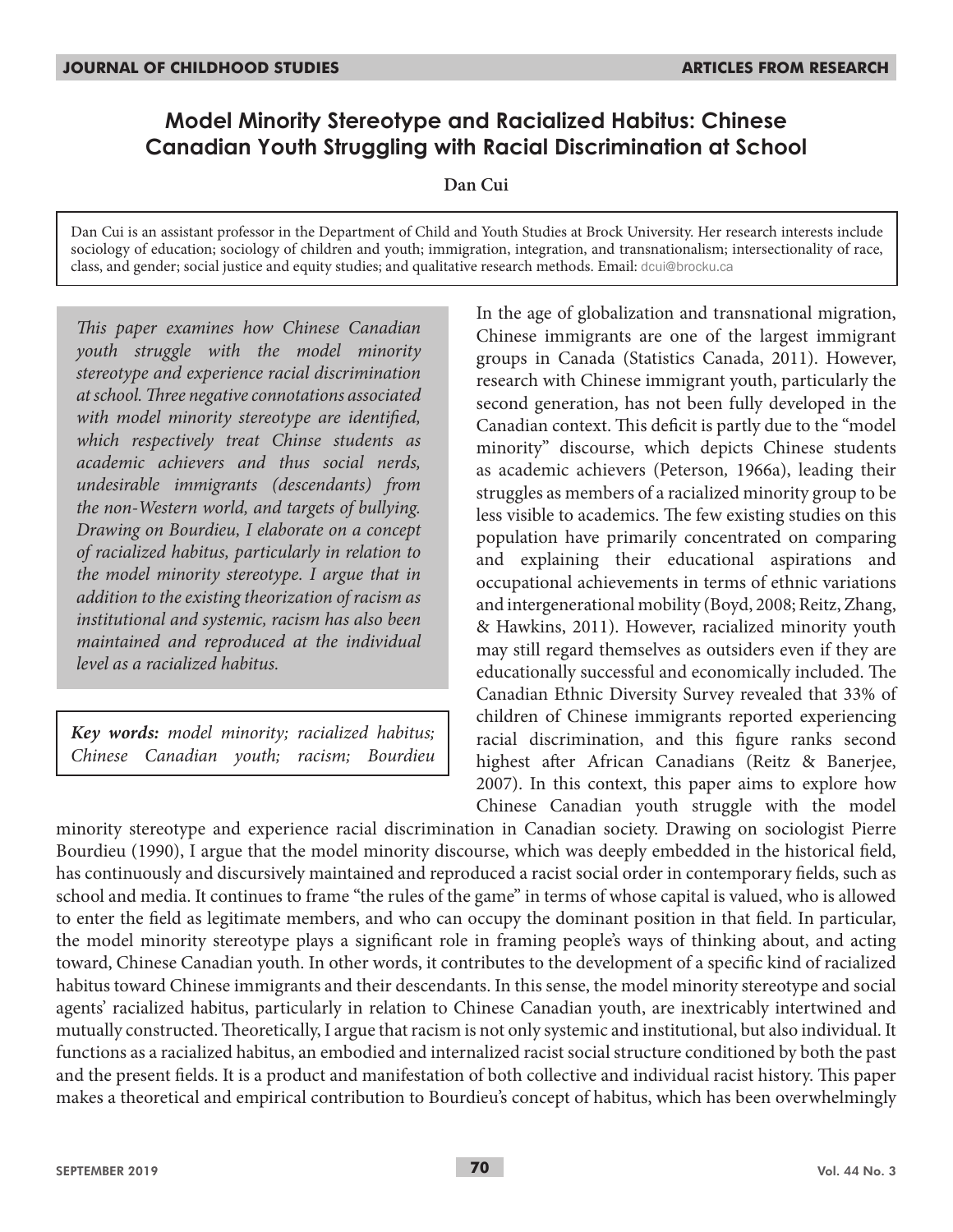employed to study social class, by highlighting how habitus is also racialized and group specific.

The paper has three parts. First, I will review the history and literature of the model minority stereotype. Second, I will introduce Bourdieu's theory of practice, particularly the concept of habitus, and some existing studies using a Bourdieusian perspective to study habitus and race, followed by a brief description of research methods and participants in this study. Finally, I will discuss three problematic connotations associated with the model minority stereotype, including foreign competitors and antisocial nerds, undesirable immigrants, and weak and obedient targets of bullying, all of which are evidenced in a recent example from Canadian media ("Too Asian?", Findlay & Köhler, 2010) and in my own interview data with Chinese students. I will further explore how these biased assumptions, underpinned by the model minority stereotype, manifest and in turn contribute to the development of social agents' racialized habitus.

## **"Model minority" stereotype**

The label of "model minority" applied to Asians in North America was coined by sociologist William Peterson in two articles he wrote in 1966. One was "Success Story: Japanese American Style," published in January in *The New York Times* and the other was "Success Story of One Minority in the US" in *U.S. News and World Report* in December, which focused on Chinese Americans. As Peterson (1966b) stated in the second article:

At a time when Americans are awash in worry over the plight of racial minorities, one such minority, the nation's 300,000 Chinese Americans, is winning wealth and respect by dint of its own hard work … being taught in Chinatown is the old idea that people should depend on their own efforts—not a welfare check in order to reach America's Promised Land … At a time when it is being proposed that hundreds of billions be spent to uplift Negroes and other minorities, the nation's 300,000 Chinese Americans are moving ahead on their own with no help from anyone. (p. 73)

After centuries of suffering from racial discrimination and media denigration as "yellow peril," this sudden honour and adulation from mainstream society indeed surprised the Chinese community. However, some sober scholars immediately dismissed it as simply a media invention out of nowhere, which did not reflect the real conditions of Chinese Americans in the 1960s (Wang, 2008). As Lihshing Wang argues, all Asian American groups continued to suffer from institutional discrimination, social isolation, and political disenfranchisement. By highlighting the constructed Asian American's success while erasing their suffering, the media aimed to reinforce the ideology that America is "a land of unlimited opportunity" for immigrants only if they remain self-sufficient, hardworking, and docile. Moreover, given that the model minority discourse emerged during the civil rights movement of the 1960s, scholars denounced it as a political and ideological construction designed to discredit the ongoing African American struggle for racial equality and economic justice (J. Lee, 1998; Suzuki, 2002). Because it demarcated a racial line between Asian Americans and whites on the one hand and other minorities on the other, the model minority discourse was criticized for creating "a calculated contrast between the quiet, law-abiding, motivated, and diligent Asian American families and the rowdy, lazy, defiant, broken, and welfare-dependent families of other races" (Wang, 2008, p. 24). As Robert G. Lee (1999) cogently points out, "the elevation of Asian Americans to the position of model minority had less to do with the actual success of Asian Americans than to the perceived failure—or worse, refusal—of African Americans to assimilate" (p. 145). What remains hidden behind the model minority discourse is the assumption that racism and social injustice are not serious issues—"since Asians can make it, why not you?" (Yu, 2006). Literature reviews in education and other disciplines similarly point out how the model minority stereotype divides social groups who may otherwise collaborate for social change (Chang, 2017; Poon et al., 2016).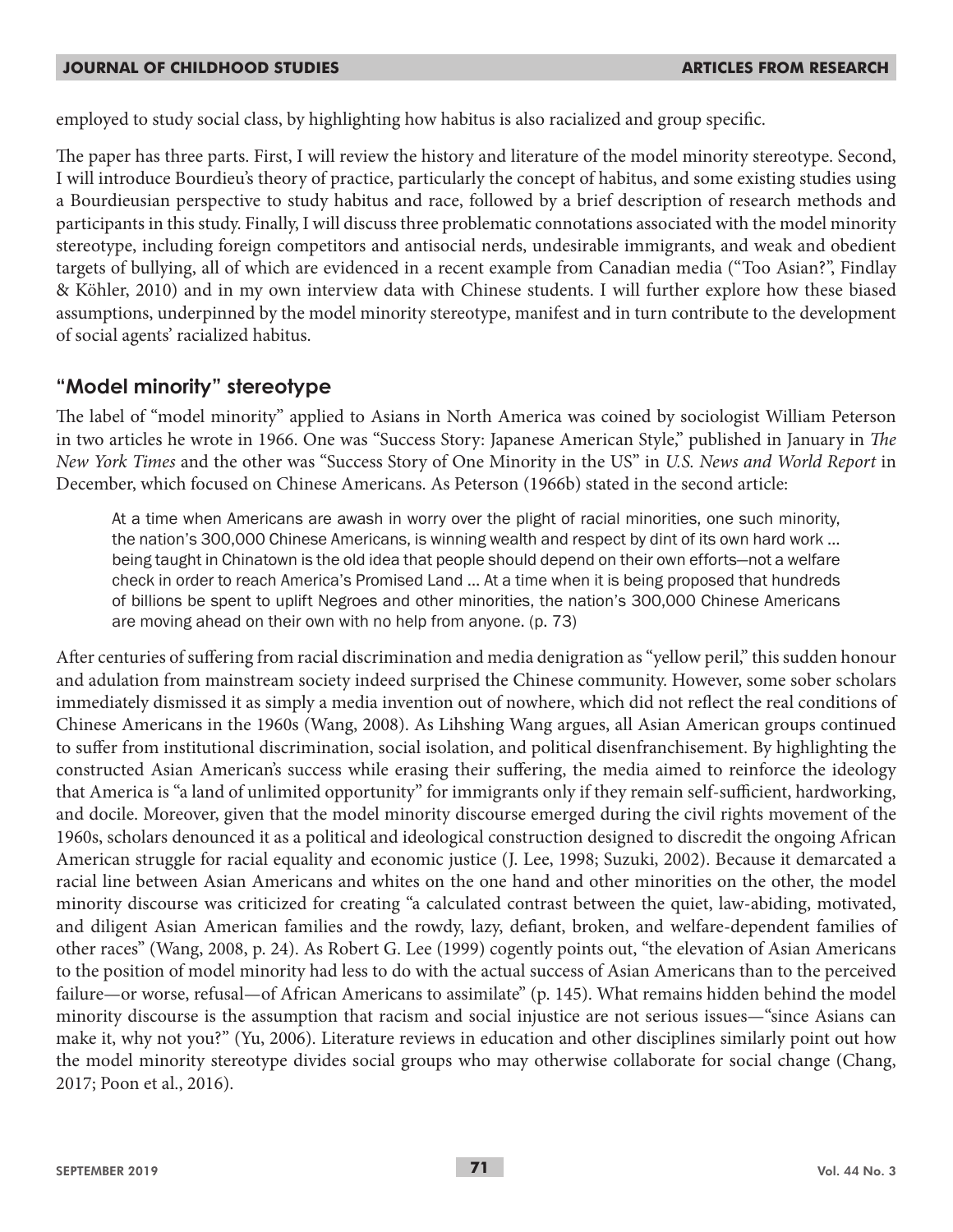Since the 1960s, the model minority stereotype has replaced the old "yellow peril" stereotype for Asians in North America. Despite the seemingly positive discourse change, it has a range of detrimental consequences that further disadvantage Asians in many areas. For example, being viewed as educationally and economically successful, Asian Americans were excluded from federal affirmative action regulations as a minority group (Suzuki, 2002). Asian students may not be eligible for university minority scholarships (Takagi, 1992) and some funding agencies do not include Asians in their definition of underrepresented racial minorities, which results in inadequate funded research about this population (Museus & Kiang, 2009). Although labelled as "model," their "minority" status in relation to the dominant white group remains unchanged. In reality, Asian Americans encounter many systemic and institutional barriers similar to their Black, Latino, and Native American peers (Chou & Feagin, 2008; Museus, 2009).

Despite this fact, however, some people tend to deny the suffering and needs of Asian Americans by citing oversimplified statistics about their higher educational and occupational attainment and income compared with other groups (Museus & Kiang, 2009). In fact, when the socioeconomic data on Asian Americans were disaggregated, the annual per capita income of this population was dramatically less than their white counterparts with the same level of education (Yu, 2006). In a similar vein, when enrollment data were disaggregated by institutional type, researchers found that community colleges (e.g., 2-year) enrolled the largest concentration of Asian students of all types of higher education (e.g., 4-year university), clashing with the biased assumption that Asian students are taking over Ivy League institutions (Assalone & Fann, 2017).

Like all other racialized minorities, Asians in North America continue to suffer from racial discrimination, hate crimes, unequal opportunity and participation in mainstream society, and institutional barriers in accessing professional jobs and promotions (Guo, 2013; Wing, 2007; Yu, 2006). Moreover, the model minority discourse constructs Asians as nerdy and lacking social skills, which makes them more likely to be rejected by peers (Zhang, 2010). It has been argued that frequently rejected children often suffer from stress, loneliness, depression, and damaging and risky behaviours (Sunwolf & Leets, 2004, as cited by Zhang, 2010). Further, empirical studies show that people's perceptions of and interactions with Asians are consistent with media stereotypes; therefore, the model minority discourse presented by the media has subjected Chinese American adolescents to both verbal and physical peer harassment (Qin, Way, & Mukherjee, 2008). Despite the harmful effects, people tend to trivialize the "smart Asian" stereotypes as "just joking" (Raby, 2004). Therefore, more research is needed to better understand how the model minority stereotype affects the school experiences of Chinese youth, especially in the Canadian context because less Canadian research on this topic is available compared to the United States (with a few exceptions, such as Cui, 2015, 2017; G. Li, 2003).

Significantly, in November 2010, the popular Canadian newsmagazine *Maclean's* published a provocative article, "Too Asian?"1 which blamed Canadian universities, such as the University of Toronto and UBC, for accepting too many Asian students. These students were depicted as only academically focused, and their competitiveness was seen to deprive white students of postsecondary educational opportunities. The article also criticized Asian students for being antisocial, with their very presence on Canadian campuses not only ruining the traditional university life, which is characterized by parties, sports, and alcohol, but also creating ethnic enclaves and segregation. The publication of the "Too Asian?" article demonstrates a contemporary example of model minority discourse contextualized in Canada. Some key arguments of the "Too Asian?" article aligned very well with my interview data with Chinese Canadian youth. So, drawing on Bourdieu, I will explore how the model minority stereotype reflects and at the same time maintains and reproduces the racist order of historical and present fields as well as social agents' racialized habitus.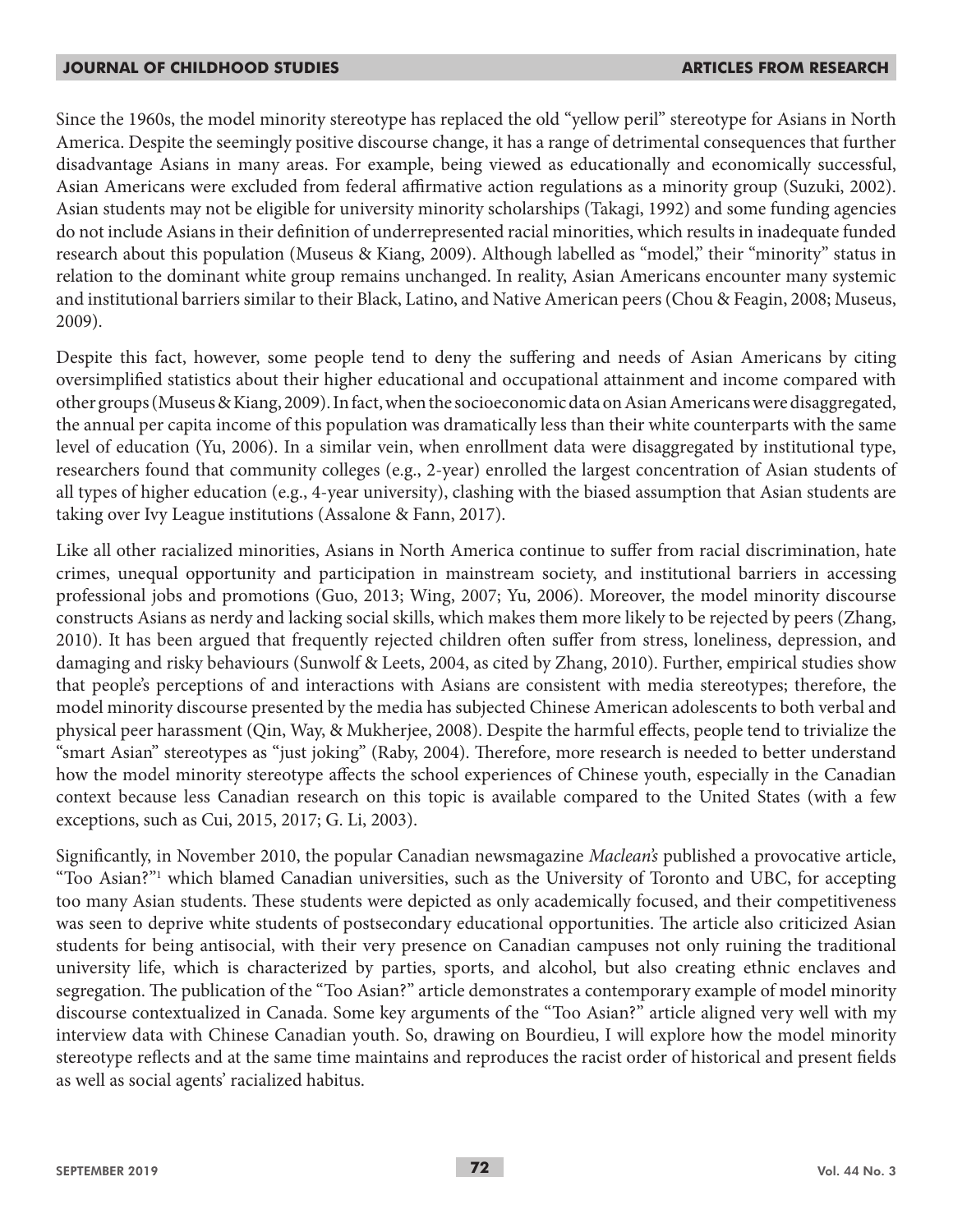### **A Bourdieusian perspective**

Bourdieu's theory of practice provides an important theoretical framework for this study. Specifically, Bourdieu views social agents' practice as an interplay between three components: field, capital, and habitus. A field is a structured social space that contains people who dominate and people who are dominated (Bourdieu, 1998). Social agents are hierarchically positioned within the field depending on the interaction of capital at their disposal, the habitus in which they are inculcated, and the rules of the field. Bourdieu (1986) conceptualizes three types of capital: cultural capital (e.g., tastes and styles), social capital (e.g., network), and economic capital (e.g., money). Whether social agents are allowed to enter a field, and what positions they may occupy in that field, is not simply determined by the volume and types of capital they have, but also depends on the specific rules of the field and the strategies they use to activate their capital (Bourdieu, 1990; Bourdieu & Wacquant, 1992; Thomson, 2008). When social agents' capital is valued by a specific field, they are in dominant positions, thus have the symbolic power to legitimate their actions and influence the rules of the field. More importantly, social agents develop systems of durable dispositions (i.e., habitus), which are structured by their experiences and the circumstances of the fields (Bourdieu, 1977). Social agents' habitus is not fixed but evolving, which in turn structures their present and future practices (Marton, 2008). Bourdieu (1994) theorized habitus as "structured and structuring structure" (p. 170). Habitus is a structure in the sense that it is not random but systemically ordered, comprising a system of durable dispositions that generate perceptions, appreciations, and practices. The concepts of field, capital, and habitus provide important theoretical insights for understanding social agents' racist ways of thinking and doing.

The existing studies from a Bourdieusian perspective tend to overwhelmingly focus on analyzing social class (Ball, Davies, David, & Reay, 2002; Lareau, Evans, & Yee, 2016; Lehmann, 2012). As Diane Reay (2004) argues, it is possible to use Bourdieu's theoretical framework to develop an understanding of habitus as shaped by gender and race, yet, there are very limited studies that use the Bourdieusian perspective to study race. Among the few conceptions, Derron Wallace (2017) breaks down the links between cultural capital and whiteness by examining Black cultural capital among middle-class Black Caribbean youth in South London. And Megan Watkins and Greg Noble (2013) challenge the Western educational perspective that views the "stillness" of Asian students as a problem of passive learners by theorizing a concept of "scholarly habitus." They point out that a productive stillness, such as quiet attention and concentration on learning tasks, is central to the formation of scholarly habitus, which consequently fosters students' academic performance. Both studies use Bourdieu's theoretical concepts to challenge the dominant Western and often pathologized perceptions of racialized minorities, such as "Black youth lack cultural capital" or "Chinese students are problematic learners because they are too quiet." This paper aims to expand Bourdieusian analysis in educational research from class to race by developing and elaborating on a concept of racialized habitus, which can be briefly defined as a racist social structure internalized by social agents, or a system of racialized social dispositions that consciously or unconsciously affect social agents' ways of thinking, being, and doing, particularly in their interactions with racialized minorities. For instance, some teachers might demonstrate a racialized habitus by having differential expectations of white students and Chinese students based on racial stereotypes (Cui, 2017), or some Canadian-born Chinese students may derogatively call their newcomer Chinese counterparts "FOB" (i.e., fresh off the boat) and intentionally avoid social contact with them in order to prove that they themselves are "real" Canadians (Cui, 2015). In this paper, I focus on how the model minority stereotype, in its three negative connotations, affects social agents by developing a racialized habitus in their interactions with Chinese Canadian youth.

## **The study**

This article draws on interview data from a research project that examines identity construction among first-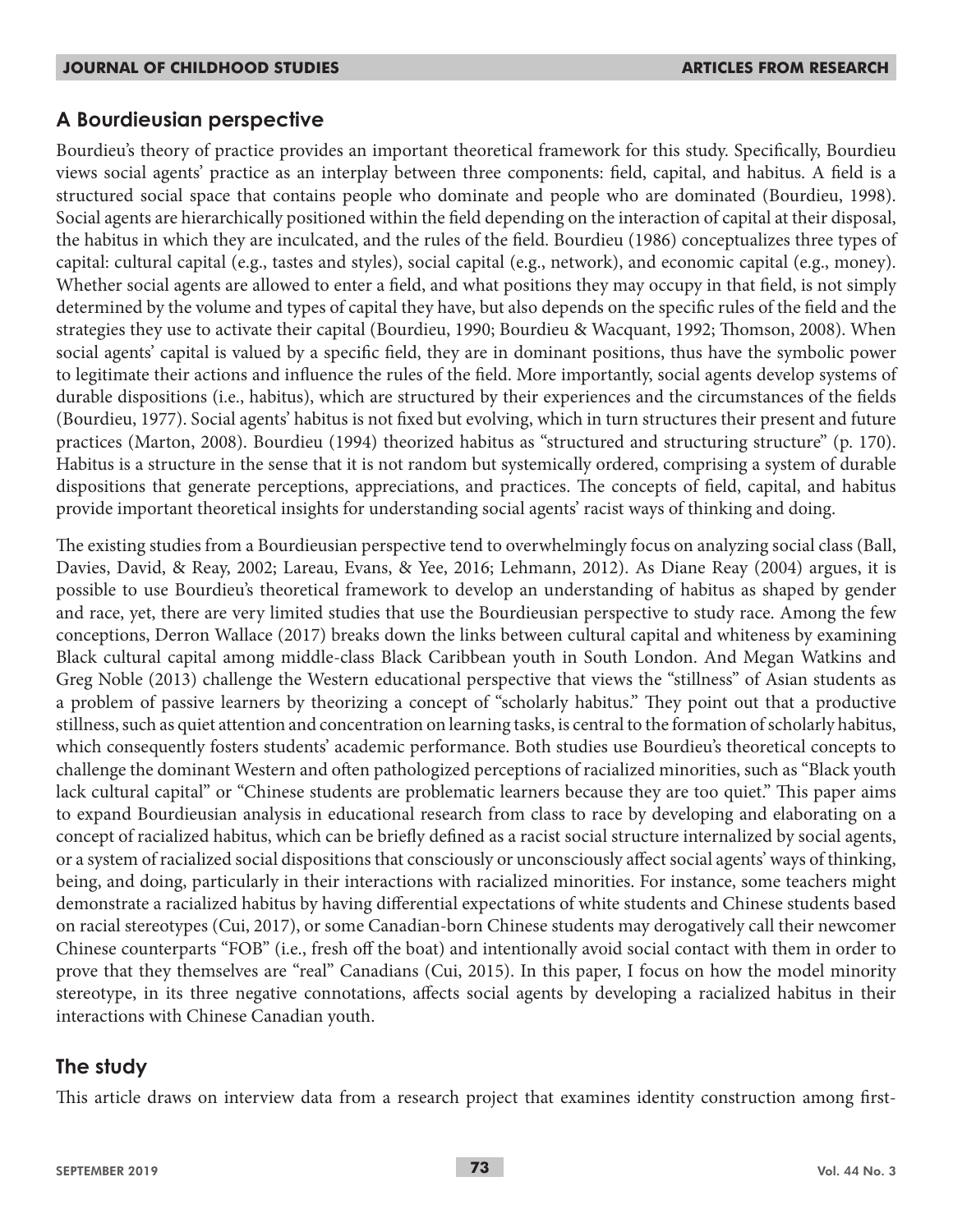and second-generation Chinese Canadian youth in Alberta. According to Statistics Canada (2011), 20.6% of the Canadian population is foreign born, and these immigrants mainly settle in four provinces: Ontario, British Columbia, Quebec, and Alberta. Among 644,100 foreign-born immigrants in Alberta, Chinese immigrants are the second-largest racialized group after South Asians. Recruitment flyers were distributed to several local Chinese community organizations, campuses of the University of Alberta and University of Calgary (e.g., on the bulletin board in the cafeteria, libraries, and student residence buildings), and local Chinese websites. My final sample used in this study included 35 Chinese Canadian youth in Edmonton and Calgary. Among them, there were 18 males and 17 females aged between 15 and 24, with an average age of 19. Of these, 20 participants had migrated with their parents to Canada after they were 6 years old (first generation), while 15 were either born in Canada or migrated before the age of 6 (second generation). Regarding their parents' place of origin, 24 participants indicated that their family came from mainland China, 10 from Hong Kong, and one from Taiwan. Their parents' occupations ranged from university professors, business people, engineers, and technicians, to bus drivers, restaurant cooks, housekeepers, and the unemployed. During the 1–1.5-hour interview, participants were asked to talk about the factors affecting their identity construction at school, within the family, and through their formative contact with Canadian mainstream media. The "Too Asian" article was published in *Maclean's* magazine in the later stage of my data collection, so only some of the participants were asked to read the article in advance and voice their opinions during the interview. Interviews were transcribed verbatim. Interview transcripts, memos, and codes were organized and managed through qualitative data analysis software, Atlas-Ti.

As a researcher, I was conscious of how my social positions as a non-native English speaker, a middle-class Asian female from mainland China, a former international student, and now a Canadian citizen affected the whole research design and process. This included, for example, the research topic I chose. The topic of model minority stereotype and racism first drew my attention when I came to study in a Canadian university as an international graduate student more than 15 years ago. This life or career transition significantly shifted my social status from a privileged faculty member in a top university in China to a subordinate position as a female racialized minority, or "visible minority" (in official discourse) in Canada. I suddenly found that how I perceived myself (e.g., who I am) was totally different from what local people thought of me due to the negative connotations associated with the model minority stereotype of Chinese students. This realization triggered my research interest in social justice, particularly exclusion and oppression based on race and ethnicity. The purpose of this study is to make the silenced voices of Chinese students heard, to bring the invisible to light, and to draw people's attention to the deeply rooted social problem of racism which is hidden under the rosy picture that Canada is a multicultural society with few race issues. Based on the interview data, three themes related to model minority stereotype were identified: academic achievers (who are viewed as foreign competitors and antisocial nerds), undesirable immigrants, and the obedient and weak. Each of these stereotypes is discussed below.

## **Academic achievers: Foreign competitors and antisocial nerds**

The model minority stereotype depicts Asian students as academic achievers. This seemingly positive discourse often carries negative connotations, however, such as foreign competitors or antisocial nerds. For example, in the "Too Asian?" article published by *Maclean's*, the authors quote an Asian student: "At graduation a Canadian—i.e. 'white'—mother told me that I'm the reason her son didn't get a space in university and that all the immigrants in the country are taking up university spots" (Findlay & Köhler, 2010, p. 78). Such biased belief that regards (Asian) immigrants and their descendants as foreign competitors who take up "our" limited resources is not only held by an individual white parent, but also by some educated teachers (Cui, 2017). One of my participants, Michael, mentioned an uncomfortable experience he had in his grade 10 biology class when his teacher criticized the increasing population of immigrants: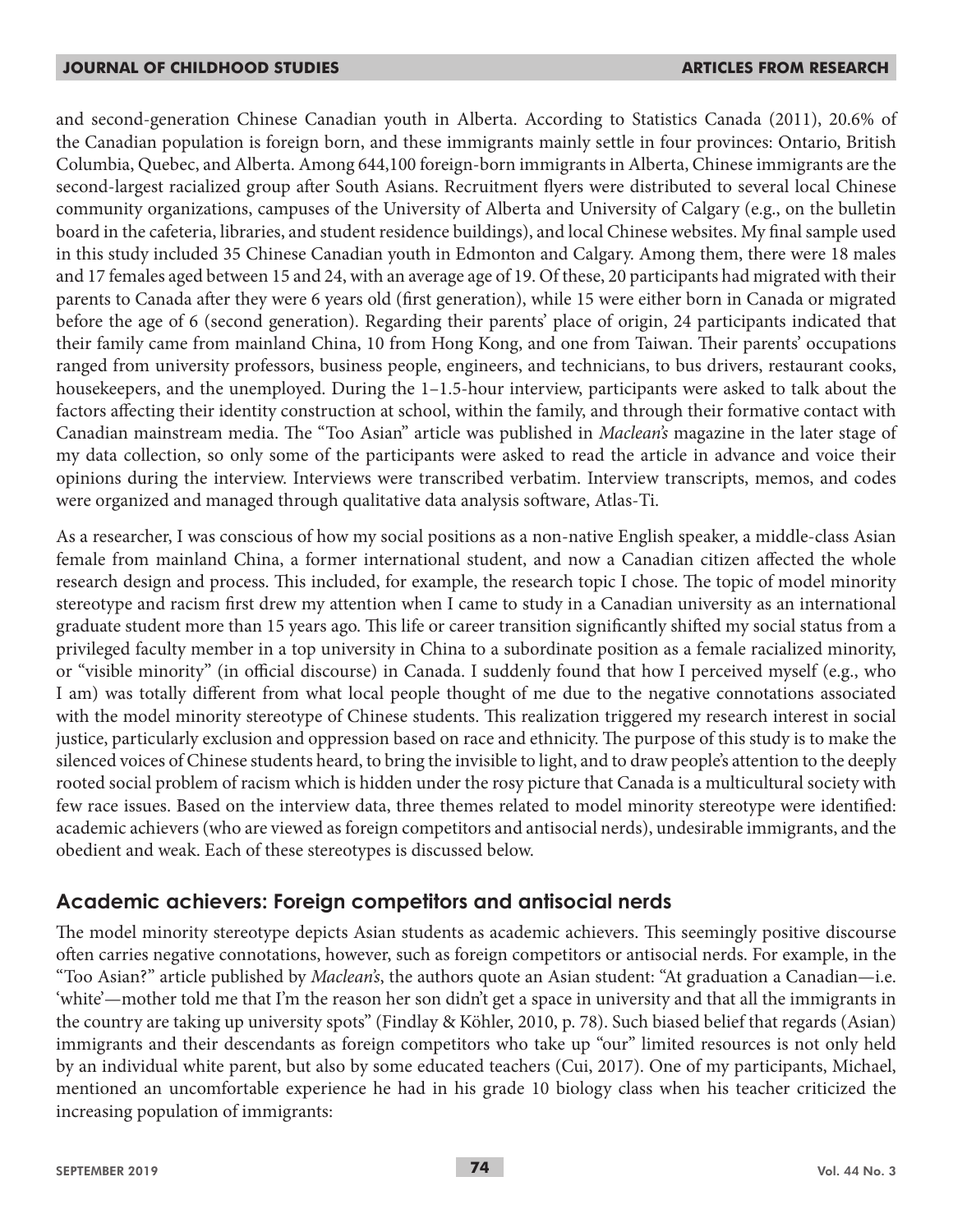With all the immigrants coming in … the world will come to an end … People here have started losing their jobs. Immigrants are having so many kids … so we will run out of supplies. So, the end of the world.

The above examples reflect typical racist ways of thinking held by some Canadians who treat (Asian) immigrants and their descendants as forever outsiders whose achievements and progress are not celebrated as a *part* of Canadians but are narrow-mindedly interpreted as competition and a threat to "real" Canadians (Cui & Kelly, 2013). Although Canada is internationally acclaimed as an immigrant country and a multicultural society, the historical anti-immigrant sentiments did not disappear with the past but have been discursively maintained and reproduced in contemporary fields (e.g., media and school) and internalized by some individuals as a racialized habitus. The racialized habitus displayed by the white parent and the teacher is characterized by a race-based and biased distinction between "us" and "them," which further frames their logic of reasoning that attributes "our disadvantage/failure" to "their advantage/success." Arguing against the assumption that immigrants are harmful to Canada and its economy, Peter Li (2003) writes that "on the contrary, most studies indicate that immigrants have contributed to Canada in a variety of ways, and the weight of evidence suggests that Canada has benefited from immigration" (p. 99). By scapegoating Asian students for the educational failure of some white students, such ways of thinking simplistically reduce the multifaceted issue of university access to the single factor of race. In response to "Too Asian?" Jason, a first-generation immigrant youth from Hong Kong, explained how he finally got accepted into university with limited knowledge of English.

Because I spent triple amount of time in studying, in looking through dictionary, until it got ripped. I spent triple amount of time learning a language that I am not even familiar with. And I got into university … You know, they are *denying* your effort.

In addition to teachers, some students also develop a racialized habitus that treats Asian students with good academic performance as foreign competitors. For example, as the only Asian student in his school, Michael's academic achievements did not help him win peer respect and friendship; rather, they subjected him to discrimination and marginalization (Cui, 2015). As Michael revealed:

So the white kids, I don't think they've ever met an Asian person before in their life, so they are a bit nervous in a way, but also cautious in their attitude toward me. Also, at the same time, they are a bit discriminatory. Because just by appearance I look different from them, and also *by academic achievement*, I differ from them quite a bit too.

Here, Michael attributed the peer discrimination he suffered not just to his racialized body, but also to his academic achievement. In that specific school field, his academic capital was not highly valued but treated as a threat because he was seen as competing with white students for limited symbolic capital, such as good grades.

The academic achiever identity is often linked with another derogatory attribute—the antisocial nerd. For example, the "Too Asian" article justified its argument for limiting the acceptance of Asian students to Canadian universities on the grounds that Asian students are antisocial so their very presence on Canadian campuses ruins the traditional university life which is characterized by parties, sports, and alcohol. The authors blamed Asian students for creating ethnic claves and segregation.

Asian students work harder … they tend to be strivers, high achievers and single-minded in their approach to university … White students, by contrast, are more likely to choose universities and build their school lives around social interactions, athletics and self-actualization—and, yes, alcohol. When the two styles collide, the result is separation rather than integration. (Findlay & Köhler, 2010, p. 78)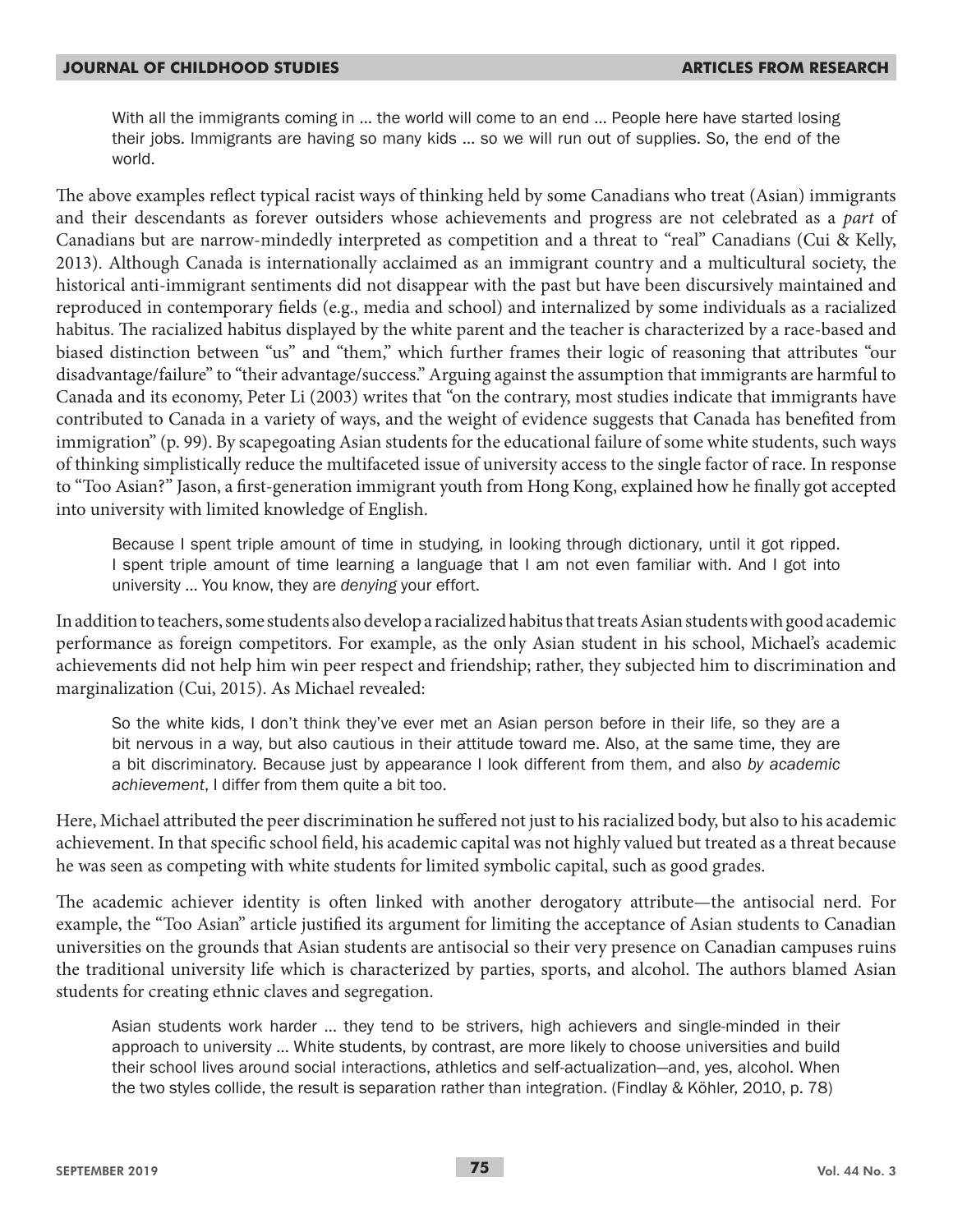Such a way of thinking essentializes cultural differences between "Asians" and "whites" (Cui & Kelly, 2013). It denies the heterogeneous nature of Asian cultures. Even students of Chinese origin (e.g., those from mainland China, Hong Kong, Taiwan, etc.) do not share a common Chinese culture, given the completely different historical, social, cultural, political, and economic contexts of these regions. Working hard and having high educational aspirations have nothing to do with an essentialized Asian culture, but with a valued work ethic many parents cultivate in their children, regardless of their racial and ethnic backgrounds. Similarly, not all white students define their university life in terms of party, sports, and alcohol. In response to the "Too Asian?" article, Dong, a firstgeneration Chinese boy argued:

It's just racist. Um, I think Asian students do work hard, like the majority of the people I know, they work hard. But I also have Caucasian friends who also work really, really hard. And so I think it's a fair game, it doesn't matter if you're white or not white.

Moreover, working hard at school with less involvement in social activities such as sports, parties, and drinking should not be simplistically understood as a personal or cultural preference. Some first-generation immigrant youth, like Jason, have had to deal with many adaptation difficulties such as language barriers, so they may not have the same time, energy, resources, or even interest in university social life that some local Canadian students have, given the pressures of school work. Further, the dominant white peer group may not really want to include Asian students in those social activities due to the function of their racialized habitus. In other words, we cannot blame the victims for the exclusion they encounter. In this sense, working hard and engaging in fewer social activities should not be interpreted as single-minded or antisocial, under the assumption that it is only based on individual free choice; rather, it is a strategic tool that many immigrant students and racialized minorities have to employ in order to achieve educational and career success in the face of various structural constraints, adaptation difficulties, and inequalities (Cui & Kelly, 2013; Guo, 2013).

It is important to note that at school, the antisocial nerd discourse serves to delegitimate and devalue the academic and cultural capital of Chinese students, which consequently denies their entrance into the social field of peer groups. So, for example, Sandra revealed that in order to be accepted by her classmates, she would "try not to read or study in front of people, or people will think I'm a nerd." That was why, during the interview, some participants tried to highlight various social activities and clubs they were involved in, to prove they were "normal" people, not antisocial nerds. Obviously, the model minority stereotype not only affects the development of racialized habitus among dominant white groups, but also the ways of thinking, especially the identity construction, of Chinese students. This is what Reay (2002) points out as the "psychic cost" that some working-class students paid when they tried to fit into the working-class peer group while at the same time manage to do well at school. In fact, rather than blaming individuals for their "cultural" or "behaviour" or "personality" problem, we need to look at the contributing structural constraints. More importantly, what does a *real* multicultural society mean? To what extent can we allow people to be themselves rather than measuring them against a Western/Canadian "norm"?

## **People from China: The undesirable and the inferior**

Chinese students have also been treated as undesirable immigrants. As Wang (2008) argues, there is a "thin line of demarcation between model minority and yellow peril" (p. 31). It is important to realize that as the popular stereotype shifted from "yellow peril" to "model minority," the latter did not completely replace the former; rather, these two seemingly contradictory stereotypes harmoniously coexist like two sides of a coin, with one temporarily taking precedence over the other various times.

Historically, Chinese immigrant labourers were hired to build the Canadian Pacific Railway (CPR) when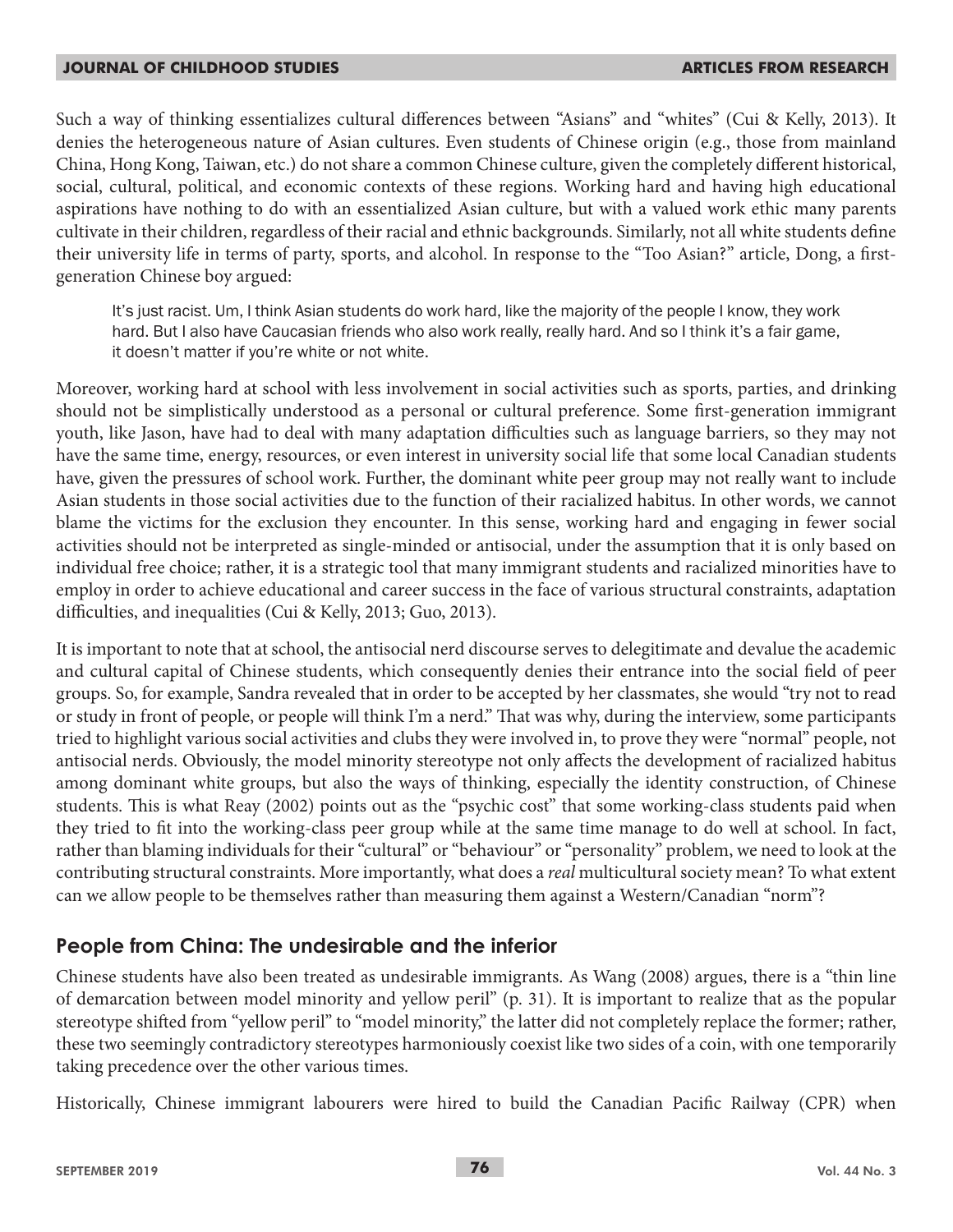employers had difficulty finding local white labourers. Once the CPR work was completed, the Canadian government immediately instituted a Chinese head tax in 1885 and passed the Chinese Immigration Act in 1923, which completely barred Chinese immigrants from entering Canada. The systemic racism against Chinese people was justified in terms of cultural deficits; Chinese immigrants were denigrated as a group of undesirable and inassimilable "heathen Chinee" without "civilized habits and religious aspirations" (Royal Commission report, 1885, as cited by Anderson, 1991, p. 54). What remains hidden behind these cultural excuses are economic and political rationales for exclusion (Cui, 2017). Economically, Chinese labourers were used by European colonists to maintain a disposable, subservient labour force at marginal cost to meet the unpredictable labour supply and demand of the capitalist system (P. S. Li, 1998). Politically, during the critical transition period of Canada's nation building, the dominant group attempted to maintain a white settler society. Anti-Chinese sentiments and movements were manifested in almost all the major institutions of Canadian society. Schools were not an exception.

According to Timothy Stanley (2011), during the early decades of the  $20<sup>th</sup>$  century, Chinese children experienced segregation in almost all the government-controlled schools in British Columbia in the name of health and the moral threat they presumably posed to white students. For example. Chinese children were segregated into a special class, a segregated school, or a tent in a city park. The younger generations were indoctrinated with "white supremacist forms of knowledge" through official curriculum (Stanley, 2011, p. 96). For example, an elementary school textbook authorized for use in BC between 1911 and 1923 described the "White Race" as "the most active, enterprising, and intelligent race in the world" while "the Yellow Race" was characterized as "some of the most backward tribes of the world [who,] as a rule, are not progressive" (p. 108). By combining racial concepts with the authority of science, students learned "at the same time they learned how to write" (p. 112) that Chinese are aliens who have different characters and qualities than whites.

This is the historical field in which older generations of Canadians were educated and their racialized habitus against Chinese people evolved, which may have affected their and their descendants' perceptions of and actions toward Chinese people. As Bourdieu (1990) argues, "the habitus, a product of history, produces individual and collective practices—more history—in accordance with the schemes generated by history" (p. 54). My interview with one Chinese immigrant youth further demonstrates this point. Hua, a first-generation Chinese girl, recalled that her social studies teacher attributed the exclusion of Chinese immigrants in history to their undesirable consumption styles:

I remember my social studies teacher told us that many Chinese immigrants came to Canada to build the Canadian Pacific Railway; they got paid and then became very rich. But they didn't spend money. Many Caucasian labourers did not understand why the Chinese like to save and become rich rather than spend money. It did not make sense to them, so since then, they began to discriminate against Chinese immigrants. (Author's translation)

By blaming the victims for their exclusion in the name of their cultural deficit, Hua's teacher not only denied the economic exploitation and political oppression that Chinese labourers experienced in Canadian history, but also reproduced the yellow peril discourse that perceives Chinese people as uncivilized, undesirable, and inferior (Cui, 2017).

Similarly, Ping described what happened to her in a grade 6 social studies class when they read a chapter about China:

The textbook was written many decades ago. It doesn't have a real, good description of China; [it is] very terrible. So some students said, 'Oh, China looks so bad, the streets are very dirty, their currency is not valuable. Pollution is everywhere.' At that time, I told them, 'China does not look like that' because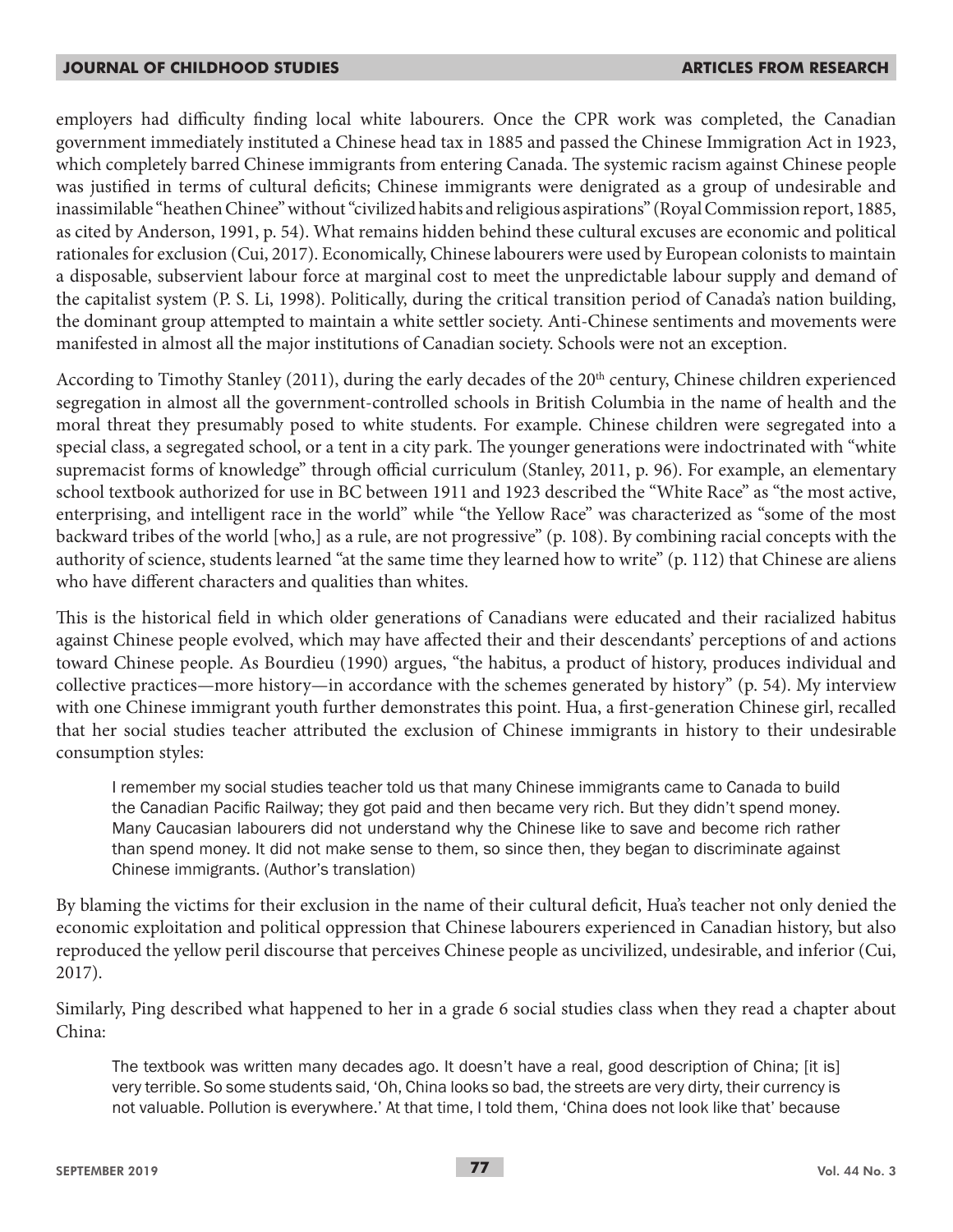I am from China.

However, the social studies teacher did not give Ping an opportunity to discuss her lived experiences in China. Instead, she criticized China as an inferior country compared with Western democracy and civilization. Ping felt hurt and upset by her teacher's and classmates' ignorance, sense of superiority, and humiliation of her (Cui, 2017). Matt shared a similar experience in hanging out with his white friends.

In junior high, I had most of my friends were Caucasian again … Sometimes they'd make jokes about foreigners that I didn't really appreciate too much … [such as] we use chopsticks instead of forks … I don't know they kind of viewed other cultures as slightly inferior to the Western ones … they tried to impose their views on me, so yeah, they say, "Oh, Canada is much better than where I come from." For a short period of time, I did hate myself for being different than other people, but eventually I began to realize it's a stupid thing to think about because I mean I can't change that, so I just have to deal with what I have already.

As Edward Said (1978) said, "The Orient was Orientalized not only because it was discovered to be 'Oriental' in all those ways considered common place by an average nineteenth-century European, but also because it could be—that is, submitted to being—made Oriental" (p. 6). The above examples demonstrate how racialized habitus can be characterized as a distinction between the West and the rest, the civilized and uncivilized, the master and slave (Anderson, 1991). The distinction between the Orient and the Occident, according to Said (1978), was ideologically constructed by Europeans to justify colonialism and to maintain unequal cultural and moral power relations with non-Europeans. Nowadays such distinction continues to devalue the cultural capital (e.g., consumption/living style, knowledge of China) of Chinese people and at the same time reproduces the unequal power relations between the West and the rest. People from China continue to be viewed as undesirable and inferior from a Western lens, a key component central to social agents' racialized habitus toward model minorities.

For Bourdieu and Wacquant (1992), it is the knowledge of the field in which social agents evolve that allows us to grasp "the roots of their singularity, their *points of view* or position (in a field)" (p. 107, italics in original). Social agents' practices cannot be simply deduced either from the present condition of the field which may have provoked them or from the past condition which constructed their habitus; rather, their practices have to be understood as the interplay of these two states of the field. Compared with the present condition, the long period of the past seems to play a more important role in producing and framing social agents' practices, "because of which," Bourdieu (1990) said, "we have emerged in the form we have today" (p. 56). The racialized habitus exemplified above can be understood as a product of both the past and the present fields (Cui, 2017). The yellow peril discourse has been discursively reproduced across these fields, combined with the model minority stereotype, and has contributed to the development of a racialized habitus against Chinese people and other Asians. The social order of the field is still based on a racial hierarchy with the West on the top and the rest at the bottom.

## **Being picked on: The obedient and the weak**

What is also problematic with the model minority stereotype is that it tends to represent Asian people as docile, quiet, timid, respectful to authorities, not complaining about overtime work and other unjust treatment, and not demanding more rights from governments or pay increase and promotion from employers (Li & Wang, 2008). When such stereotyped assumptions are projected onto Chinese students at school, it places them in a disadvantaged position where they are seen as obedient and weak and thus easily picked on by peers and teachers. Michael reported that he was occasionally addressed with racial slurs such as "Chinaman" or "Chink" at school. Despite his good academic performance, Michael recalled being excluded from school projects: "Basically all the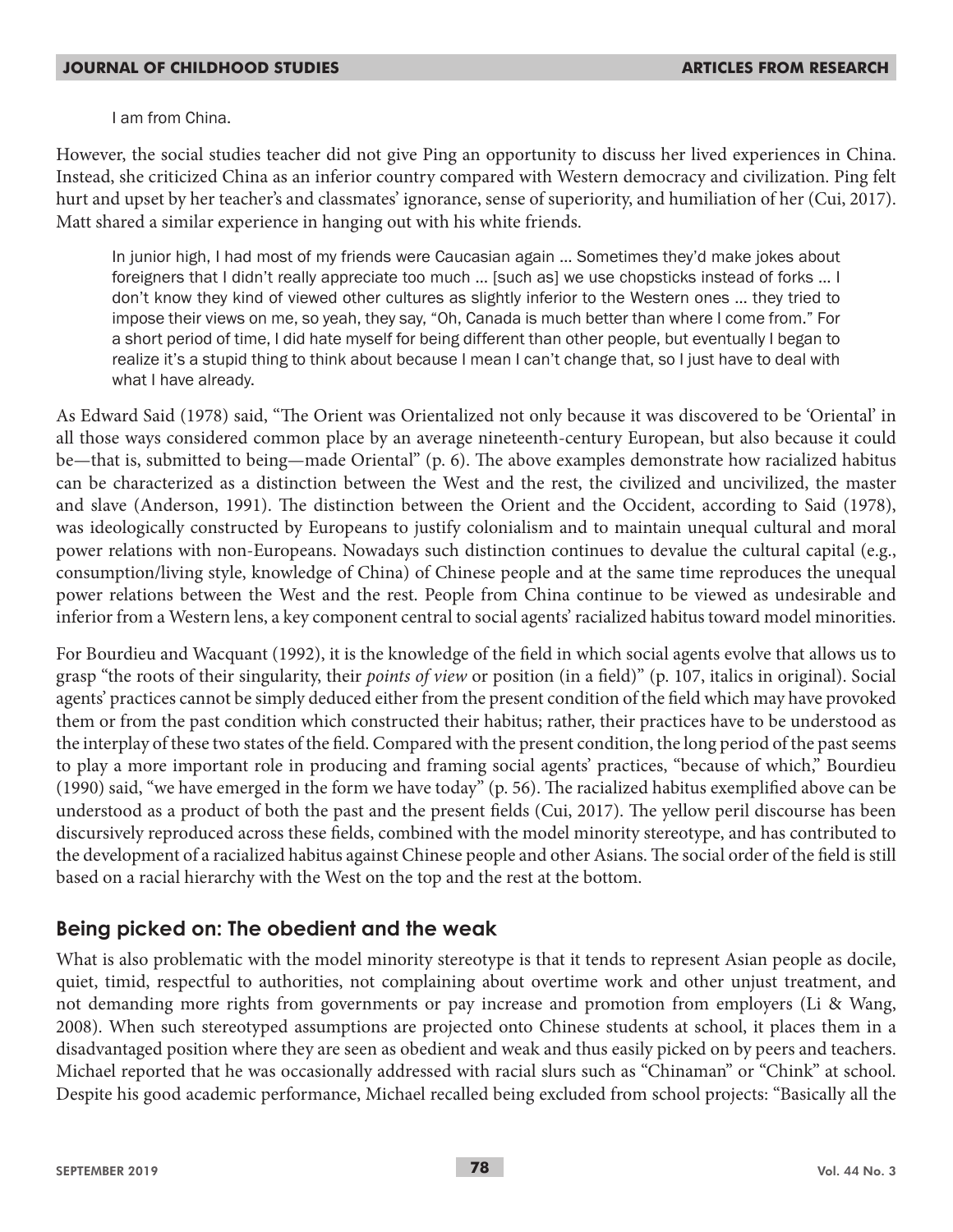white kids got into groups and I was forced to be excluded from any of the groups … eventually I got into a group and then they started piling all the work to me." Fang was also excluded from school projects as an immigrant teenage girl, but as she stated, it depended on which project. If it was a mathematics project, her classmates were willing to include her, because "she can do all the work." However, if it was an English project or physical education class, she would be left out by them. At those moments, she felt hurt and suffered low self-esteem. In addition to such peer marginalization and exclusion, several Chinese students shared their experiences of being verbally and physically bullied. Olivia noted:

There were always teasing from students. The low chances are like, *Me Chinese Me no Dumb*. I cannot remember what other part of the teasing was but that always bugs me. They do actions. It really, really bugs me because it made fun of Chinese people.

For Cathy, an immigrant girl with limited English proficiency, her junior high school experience was associated with some unpleasant memories of "being made fun of" by school peers.

C: They call me different last names like Cathy Yang, Cathy Bang and all these other names. There was this one time that this guy called me Cathy Electra.

I: Electra?

C: It's a porn star … And they make fun of my height too because I am short.

When facing peer harassment, it is important to note that both Olivia and Cathy chose to remain silent. In their words, they "just ignore it." When asked why they didn't "do something," Olivia explained, "because the more you confront them about it, the more they are going to do it to you." For Cathy, the reason to endure peer bullying was because, compared with a Chinese boy who was also picked on in her school, "mine wasn't worse as his."

A sense of powerlessness in dealing with those difficult situations was not only experienced by quiet girls like Olivia and Cathy, but also by Ping, who once actively engaged in resistance. As discussed before, when Ping's teacher criticized China in a social studies class, and Ping's peers began to laugh at her for coming from such a backward country compared to the Western world, Ping felt humiliated and angry. She began to argue against such Eurocentric views by saying that China was not like what they imagined. However, her resistance exacerbated her previous weak peer relations due to her excellent academic performance compared with others, and she encountered a physical attack in a gym class where she was hit by dodge ball by some girls "accidently on purpose." In reflecting on her difficult time as a first-generation immigrant girl at school, Ping acknowledged that she was different from her Chinese friends who were quiet and obedient, so "other students won't pick on them," whereas she would "stand up for my values" and "fight back." However, her resistance triggered further peer harassment, including malicious gossip about her to the point that she could not endure it any more. Her situation became temporarily better until her parents sensed something was wrong and brought the issues to the attention of the school principal. Similarly, Megan also mentioned a hard time she experienced in her PE class where she was hit by the balls and marginalized by peers:

I had a hard time with it when I was in elementary school, but I think it just gave me a bad experience of it and it's mostly team-oriented sports and where things are getting thrown around where it's an issue. I've tried a lot to get better at individual sports. I run and I bicycle so I'm not really bad now, but I understand that there's a social circle around team sports and it's never been where I've wanted to be.

In the UK, in examining the racism that British Chinese pupils experienced, Louise Archer and Becky Francis (2005) found that the popular stereotype that Chinese students are quiet and passive exposed them to increased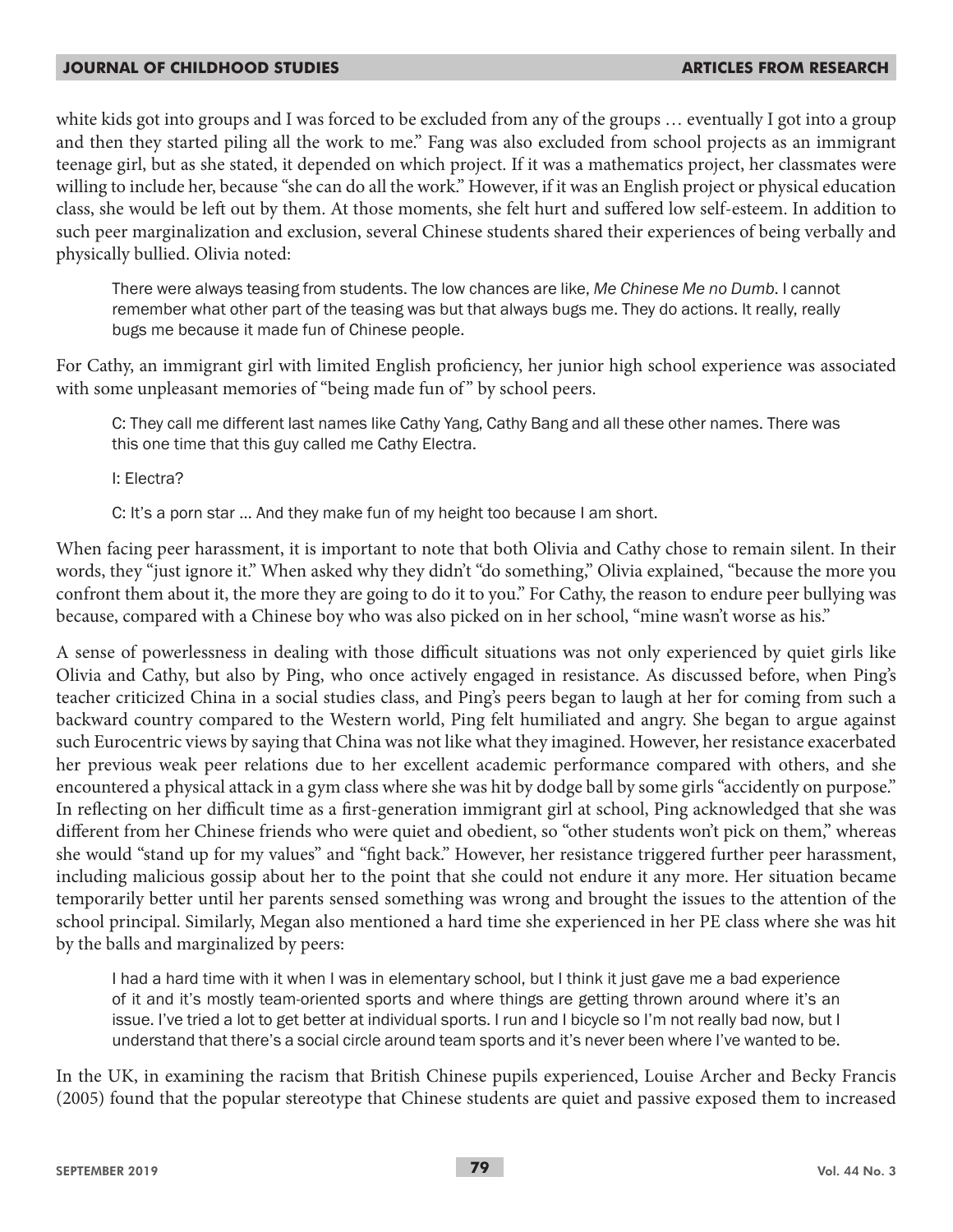racism and bullying "as a result of being seen as weak by other pupils" (p. 394). This is partly because of the dominant gender discourse that constructs the ideal pupil as male, assertive, and confident, so the perceived passivity and quietness of Chinese students is seen as problematic. The intersection of masculinity and model minority discourse reinforced the racist way of thinking that sees Chinese students as feminine, soft, and thus easily picked on (Cui, 2015).

From a psychological perspective, Volk, Dane, and Marini (2014) redefine bullying as an imbalance of power between the bullies and the victims. The power could be conceptualized as physical, cognitive, and/or social. The cognitive power of bullies, such as their verbal fluency, may aid them in selecting and teasing a less articulate victim or persuading peers to engage in social exclusion. The social power refers to bullies' social status, such as their popularity, which may facilitate them in committing relationally aggressive acts (e.g., recruiting classmates to exclude a target peer). It is beyond the scope of this paper to comprehensively examine the topic of bullying. However, interdisciplinary evidence has linked school bullying with unequal power relations (Volk, Dane, & Marini, 2014).

In the case of Chinese students, such unequal power relations between bullies and victims should not be simply understood in an individual way (e.g., individual power imbalance), but as relations between the dominant and subordinated groups. The bullying that Chinese students experience does not just happen in that specific moment and field but is deeply embedded in history as a collective racialized habitus. In the above examples, Michael, Olivia, Ping, and Megan were bullied not just by an individual "bad" student; rather, they were subject to a collective symbolic violence in which sometimes the whole class was engaged. When Michael was marginalized in a school project, for example, nobody stood up to challenge it. When Ping tried to voice her opinion about what China looks like, nobody wanted to listen to her, but they collectively joined in reproducing the Eurocentric dichotomy between the West and the rest. When Megan and Ping were hit by balls in the gym, nobody helped them. It seemed that everyone has "a feel for the game" that these actions are doable and go without saying (Bourdieu, 1994). As Bourdieu (1990) argues, racialized habitus as durable dispositions tends to ensure the active presence of past racist history. It is characterized as racist schemes of perception, thought, and action that tend to "guarantee the 'correctness' of practices and their constancy over time" (p. 54). This is not to say that social agents' racialized habitus is fixed. Instead, it is always evolving in relation to field, capital, and the social order of the field. In the above examples, it seemed that the rules of the game in the social field of those schools is still based on racial hierarchy with the white students on top and the racialized minorities at the bottom. The model minority stereotype and its associated unequal power relations between the dominant and subordinated groups places Chinese students in a disadvantaged position in terms of school bullying. Most importantly, the stereotype contributes to the development of racialized habitus among students in terms of who is considered inferior, weak, and powerless—in other words, who can be potential targets of bullying with little cost.

## **Conclusion**

Chinese students are often labelled as a model minority, an ideologically and politically constructed identity that tends to highlight their academic achievements while leaving their struggles as racialized minorities unattended. This seemingly positive racial stereotype is in fact associated with various derogatory connotations. In this paper, I have drawn on both an article published in a mainstream Canadian magazine and on interview data with Chinese Canadian youth to discuss three negative connotations linked with the model minority stereotype and how they reflect and contribute to the evolvement of racialized habitus against Chinese students. Specifically, I argue that the academic achievements of Chinese students are not celebrated as part of Canadian achievements but interpreted as competition and a threat against "real" Canadians (e.g., the white ones). Chinese students' academic capital is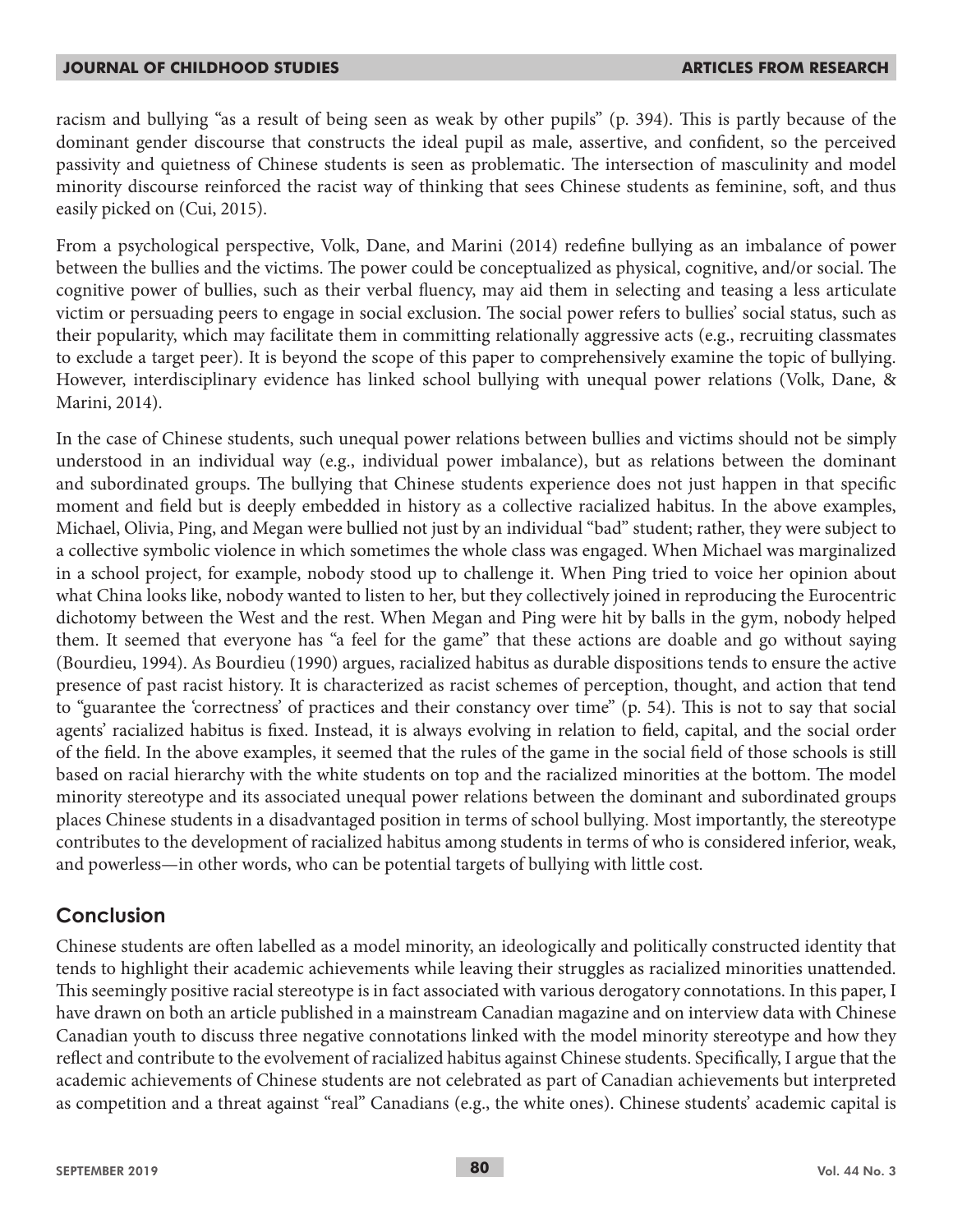devalued in some school fields and their cultural capital, exemplified as an ethic of hard work, is often denigrated as single-minded or lacking interest in social activities or social skills. Racialized habitus based on the model minority stereotype is also characteristic of a Eurocentric dichotomy between the West and the rest (e.g., the civilized vs. uncivilized). Such ways of thinking treat Chinese students and their cultural capital (e.g., knowledge about China, consumption styles) as a deficit: undesirable and inferior. Moreover, the model minority stereotype depicts Chinese students as quiet and obedient, thereby contributing to a kind of racialized habitus that perceives them as targets of peer bullying. These three negative connotations associated with the model minority stereotype serve to categorize Chinese students into a subordinate social status. Such categorization, according to Bourdieu (1984), is a process in which "correspondence between membership of a category" and "possession of a particular property" is built, so that "knowledge of a person's category strongly influences judgments of him" (p. 479). In other words, the model minority stereotype plays an important role in distinguishing Chinese students as Others, who are different from and inferior to "real" Canadians.

How is social order, such as racial hierarchy, reproduced in an educational field? According to Bourdieu and Wacquant (1992), the reproduction of racialized social structure could not be realized without the collaboration of social agents who have internalized "the imminent law of the structure" in the form of habitus (p. 140). Their habitus inclines them to perceive this social order as natural and normal. Therefore, with the function of habitus, they reproduce the social structure "in the very spontaneous movement of their existence," regardless of whether they are conscious of it or not (p. 139). To challenge racial hierarchy requires us not only to interrogate institutional and systemic racism (e.g., laws and policies) but also to critically reflect on how racism has been maintained and reproduced at the individual level as racialized habitus. More research is needed to explore how to change racialized habitus in order to provide an equal and fair society for racialized minorities in Canada.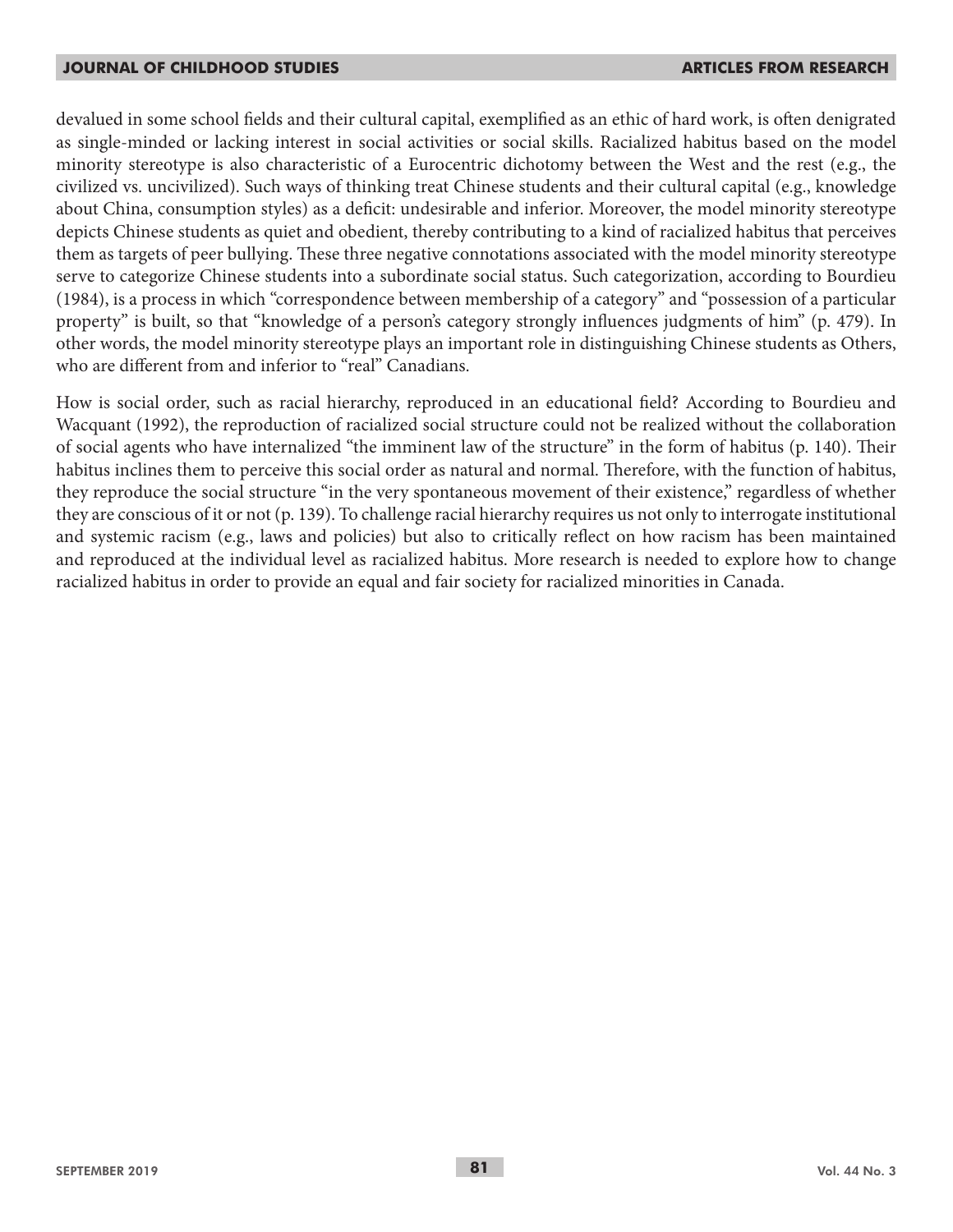### **References**

- Anderson, K. J. (1991). *Vancouver's Chinatown: Racial discourse in Canada, 1875–1980*. Montreal & Kingston: McGill-Queen's University Press.
- Archer, L., & Francis, B. (2005). Constructions of racism by British Chinese pupils and parents. *Race Ethnicity and Education, 8*(4), 387–407. https://doi.org/10.1080/13613320500323971
- Assalone, A. E., & Fann, A. (2017). Understanding the influence of model minority stereotypes on Asian American community college students. Community College Journal of Research and Practice, 41(7), 422–435. https://doi.org/10.1080/10668926.2016.119 5305
- Ball, S. J., Davies, J., David, M., & Reay, D. (2002). "Classification" and "judgement": Social class and the "cognitive structures" of choice of higher education. *British Journal of Sociology of Education, 23*(1), 51–72. https://doi.org/10.1080/01425690120102854
- Bourdieu, P. (1977). *Outline of a theory of practice*. Cambridge, UK: Cambridge University Press.
- Bourdieu, P. (1984). *Distinction: A social critique of the judgement of taste*. Cambridge, MA: Harvard University Press.
- Bourdieu, P. (1986). Forms of capital. In J. G. Richardson (Ed.), *Handbook of theory and research for the sociology of education* (pp. 241– 258). New York, NY: Greenwood Press.
- Bourdieu, P. (1990). *The logic of practice*. Cambridge, UK: Polity Press.
- Bourdieu, P. (1994). *In other words: Essays towards a reflexive sociology*. Cambridge, UK: Polity Press.
- Bourdieu, P. (1998). *On television and journalism*. London, UK: Pluto.
- Bourdieu, P., & Wacquant, L. (1992). *An invitation to reflexive sociology*. Cambridge, UK: Polity Press.
- Boyd, M. (2008). Variations in socioeconomic outcomes of second generation young adults. *Canadian Diversity, 6*(2), 20–24.
- Chang B. (2017). Asian Americans and education. In *The Oxford research encyclopedia of education* (pp. 1–39). Oxford, UK: Oxford University Press. https://doi.org/10.1093/acrefore/9780190264093.013.102
- Chou, R., & Feagin, J (2008). *The myth of the model minority: Asian Americans facing racism*. Boulder, CO: Paradigm.
- Cui, D. (2015). Capital, distinction, and racialized habitus: Immigrant youth in the fields of Canadian schools. *Journal of Youth Studies*, *18*(9), 1154–1169. https://doi.org/10.1080/13676261.2015.1020932
- Cui, D. (2017). Teachers' racialised habitus in school knowledge construction: A Bourdieusian analysis of social inequality beyond class. *British Journal of Sociology of Education*, *38*(8), 1152–1164. https://doi.org/10.1080/01425692.2016.1251303
- Cui, D., & Kelly, J. (2013). "Too Asian?" or the invisible citizen on the other side of the nation? *The Journal of International Migration and Integration, 14*(1), 157–174*.* https://doi.org/10.10072Fs12134-012-0235-7
- Findlay, S., & Köhler, N. (2010, November 22). Too Asia? *Maclean's*, *123*(45), 76–81. Retrieved from http://www2.macleans.ca/2010/11/10/ too-asian/
- Guo, S. (2013). Economic integration of recent Chinese immigrants in Canada's second-tier cities: The triple glass effect and immigrants' downward social mobility. *Canadian Ethnic Studies, 45*(3), 95–115. https://doi.org/10.1353/ces.2013.0047
- Lareau, A., Evans, S. A., & Yee, A. (2016). The rules of the game and the uncertain transmission of advantage: Middle-class parents' search for an urban kindergarten. *Sociology of Education*, *89* (4), 279–299. https://doi.org/10.1177/0038040716669568
- Lee, J. (1998). *Dynamics of ethnic identity: Three Asian American communities in Philadelphia*. New York, NY: Garland.
- Lee, R. G. (1999). *Orientals: Asian Americans in popular culture.* Philadelphia, PA: Temple University Press.
- Lehmann, W. (2012). Working-class students, habitus, and the development of student roles: a Canadian case study. *British Journal of*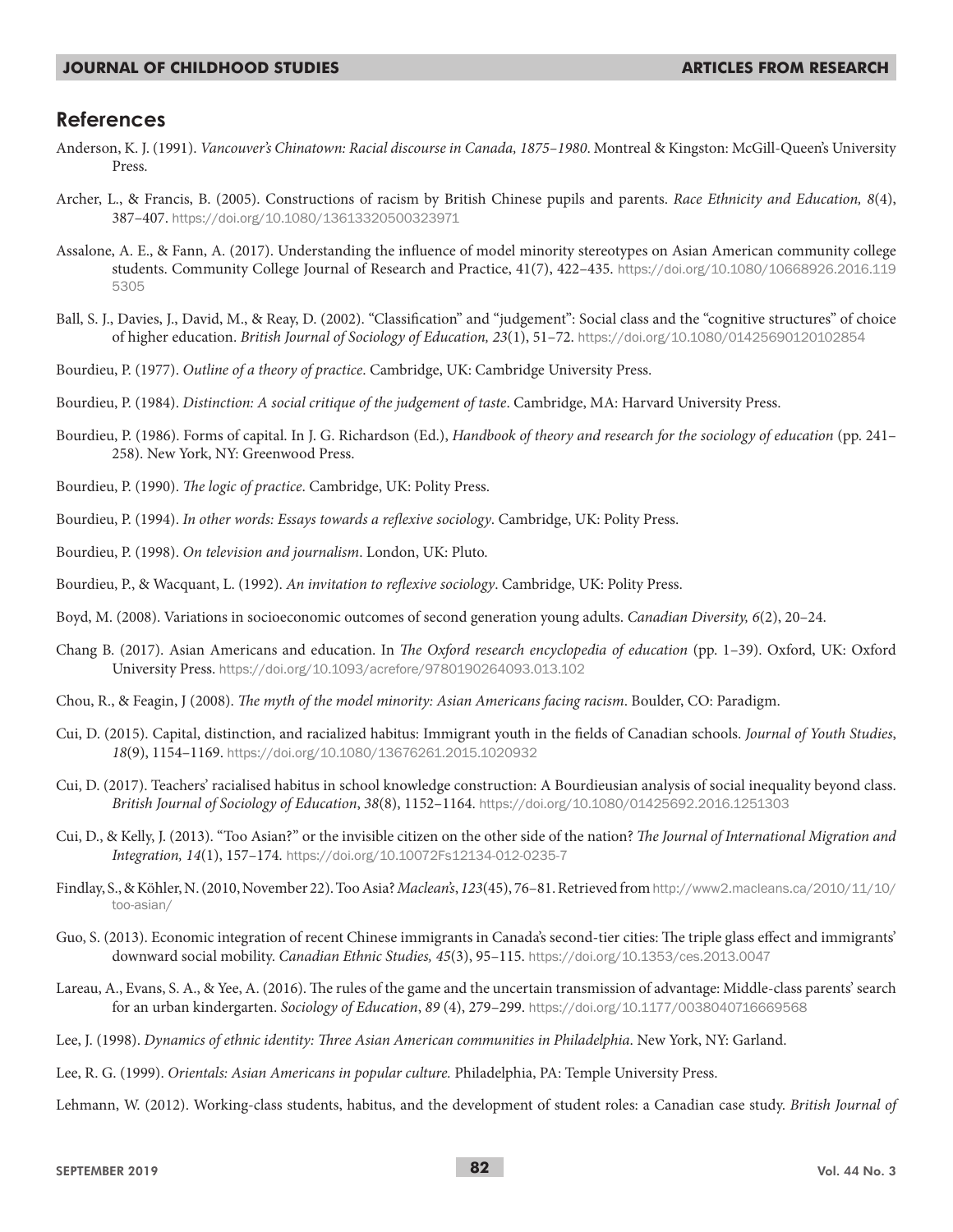*Sociology of Education, 33(*4), 527–546. https://doi.org/10.1080/01425692.2012.668834

- Li, G. (2003). Literacy, culture, and politics of schooling: Counternarratives of a Chinese Canadian family. *Anthropology & Education Quarterly, 34*(2), 182–204. https://doi.org/10.1525/aeq.2003.34.2.182
- Li. G., & Wang, L. (2008). Introduction: The old myth in a new time. In G. Li & L. Wang (Eds.), *Model minority myth revisited: An interdisciplinary approach to demystifying Asian American educational experiences* (pp. 1–18). Charlotte, NC: Information Age.
- Li, P. S. (1998). *The Chinese in Canada* (2nd ed.). Toronto, ON: Oxford University Press.
- Li, P. S. (2003). *Destination Canada: Immigration debates and issues*. Don Mills, ON: Oxford University Press.
- Marton, K. (2008). Habitus. In M. Grenfell (Ed.), *Pierre Bourdieu: Key concepts* (pp.49–65). Durham, NC: Acumen.
- Museus, S. D. (2009). A critical analysis of the exclusion of Asian American from higher education research and discourse. In L. Zhan (Ed.), *Asian American voices: Engaging, empowering, enabling* (pp. 59–76). New York, NY: NLN Press.
- Museus, S. D., & Kiang, P. N. (2009). Deconstructing the model minority myth and how it contributes to the invisible minority reality in higher education research. *New Directions for Institutional Research*, (142), 5–15. https://doi.org/10.1002/ir.292
- Peterson, W. (1966a). Success story: Japanese-American style. *The New York Times*, January 9*.*
- Peterson, W. (1966b, December). Success story of one minority in the US. *U.S. News and World Report*.
- Poon, O., Squire, D., Kodama, C., Byrd, A., Chan, J., Manzano, L., . . . & Bishundat, D. (2016). A critical review of the model minority myth in selected literature on Asian Americans and Pacific Islanders in higher education. *Review of Educational Research, 86*(2), 469–502. https://doi.org/10.3102/0034654315612205
- Qin, D. B., Way, N., & Mukherjee, P. (2008). The other side of the model minority story: The familial and peer challenges faced by Chinese American adolescents. *Youth & Society*, *39*(4), 480–506. https://doi.org/10.1177/0044118X08314233
- Raby, R. (2004). "There's no racism at my school, it's just joking around": Ramifications for anti-racist education. *Race, Ethnicity, and Education, 7*(4), 367–383. https://doi.org/10.1080/1361332042000303388
- Reay, D. (2002). Shaun's story: Troubling discourses of white working-class masculinities. *Gender and Education*, *14*(3), 221–234. https:// doi.org/10.1080/0954025022000010695
- Reay, D. (2004). "It's all becoming a habitus": Beyond the habitual use of habitus in educational research. *British Journal of Sociology of Education, 25*(4), 431–444. https://doi.org/10.1080/0142569042000236934
- Reitz, J. G., & Banerjee, R. (2007). Racial inequality, social cohesion and policy issues in Canada. In K. Banting, T. J. Courchene, & E. L. Seidle (Eds.), *Belonging? Diversity, recognition, and shared citizenship in Canada* (pp. 489–545). Montreal, QC: Institute for Research on Public Policy.
- Reitz, J. G., Zhang, H., & Hawkins, N. (2011). Comparisons of the success of racial minority immigrant offspring in the United States, Canada, and Australia. *Social Science Research 40*(4): 1051–1066. Retrieved from https://munkschool.utoronto.ca/ethnicstudies/ files/2013/02/Reitz-Zhang-Hawkins-Comparisons-of-2nd-gen-success-SSR-40-2011.pdf
- Said, E. (1978). *Orientalism*. New York, NY: Vintage.
- Stanley, T. (2011). *Contesting white supremacy: School segregation, anti-racism, and the making of Chinese Canadians*. Vancouver: UBC Press.
- Statistics Canada. (2011). Immigration and ethnocultural diversity in Canada: National household survey, 2011 (Catalogue no. 99-010 x2011001). Retrieved from http://www12.statcan.gc.ca/nhs-enm/2011/as-sa/99-010-x/99-010-x2011001-eng.cfm
- Suzuki, B. H. (2002). Revisiting the model minority stereotype: Implications for student affairs practice and higher education. *New Directions for Student Services,* (97), 21–32. https://doi.org/10.1002/ss.36